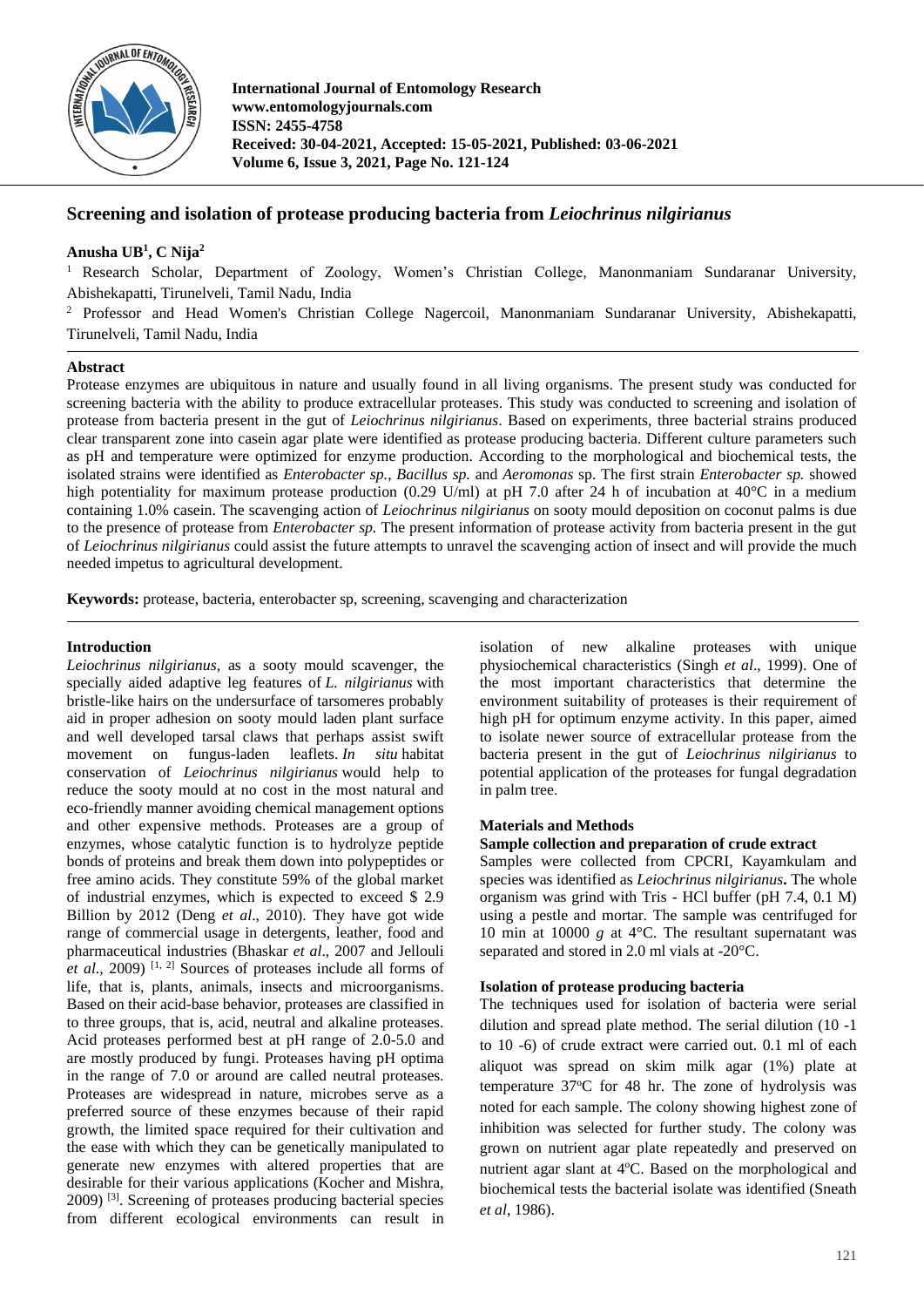#### **Identification of bacteria**

The identification of bacteria was carried out by morphological studies i.e. staining including Gram staining, motility test, acid fast test, endospore staining. Cultural characterization on agar plates like colony morphology that is shape, size, margin, elevation, opacity, texture and pigmentation and also growth in broth and biochemical test includes catalase test, oxidase test, carbohydrate fermentation test, indole, methyl red, citrate utilization test, Voges Proskauer test, H2S production test, Starch hydrolysis test, urease production test, nitrate reduction test (Aneja K  $R$ ).

#### **Preparation of casein solution**

Casein was used as substrate. It was prepared from alkali soluble casein which was dissolved in 10 ml distilled water. The insoluble portion was dissolved by addition of the alkali. The pH was adjusted to 8.0 with 0.1 M sodium hydroxide.

#### **Crude enzyme preparation**

The protease producing bacterial colony was inoculated in casein broth medium. It was incubated at 37°C for 48 hrs. Using Whatmann No.1 filter paper cultured medium was ++filtered aseptically in laminar air flow. The filtrate was subjected to centrifugation at 10,000rpm for 10 minutes to remove unwanted particles. The supernatant was used as crude enzyme preparation for further studies.

### **Protease activity assay**

To study proteoloytic activity, supernatant was used as enzyme source. 1% casein in 0.1 M phosphate buffer and pH 7.0) was used as substrate.1ml enzyme and substrate was incubated at  $50^{\circ}$ C for 60 min. To stop the reaction 3ml Trichloroacetic acid was used. One unit of protease activity was defined as the increase of 0.1-unit optical density at 1 hr incubation period. Then it was centrifuged at 5000 rpm for 15 min. From this, 0.5ml of supernatant was taken, to this 2.5ml of 0.5 M sodium carbonate was added, mixed well and incubated 20 min. Then it was added with 0.5ml of folin phenol reagent and the absorbance was read at 275 nm using Spectrophotometer (Bharat Pokhrel *et al*, 2014).

### **Effect of pH on enzyme activity**

To study the effect of pH culture media pH was adjusted using different pH buffer ranging from 5.8 -8.0. It was incubated at 37oC for 48 hrs. Enzyme activities was determined by standard enzyme assay.

## **Effect of temperature on enzyme activity**

To study the optimum temperature where an enzyme shows its maximum activity the substrate with crude enzyme were exposed to different temperatures between  $10^{\circ}$ C to  $100^{\circ}$ C. Enzyme activities were determined by standard enzyme assay.

### **Statistical analysis**

The data were analyzed and expressed as means  $\pm$  SD. The variance was analyzed using oneway ANOVA (SPSS.ver.22).

### **Results**

## **Isolation of protease producing bacteria from**  *Leiochrinus nilgirianus*

Protease producing bacteria were isolated from *Leiochrinus nilgirianus* and cultured between 1-7 days on different growth media. Each isolate was assigned a code depending on the culture media. Total three protease producing bacteria (LGB1 to LGB3) were isolated from *Leiochrinus nilgirianus* and sub-cultured to obtain pure cultures.

#### **Screening of Proteolytic activity**

Protease activity was observed from the zone of hydrolysis observed on agar surface mentioned in Table 1. The first strain *Enterobacter sp* showed high potentiality for maximum protease activity (21mm) at pH 7.0 after 24 h of incubation at 40°C (Figure 1). For further study the *Enterobacter sp* was considered and maintained by repeated sub culturing.

**Table 1:** Showing zone of inhibition (mm)

| Sl. No | <b>Isolates</b> | <b>Zone of Inhibition(mm)</b> |
|--------|-----------------|-------------------------------|
|        | LGB1            | $21+0.01$                     |
|        | GR <sub>2</sub> | $10+0.02$                     |
|        | G R3            | $8+0.01$                      |



**Fig 1:** Primary screening of protease producing bacteria

### **Identification of bacteria**

According to the morphological (Table 2, 3) and biochemical tests (Table 4), the isolated strains were identified as *Enterobacter sp.*, *Bacillus sp.* and *Aeromonas sp*. The LGB1 from *L. nilgirianus* were showed the clear zone formation by producing amylase which indicates the positive result (Figure 2).

**Table 2:** Colony characters on nutrient agar plate

|                      |      |              | Size Shape Edge Elevation Opacity Texture Pigmentation |
|----------------------|------|--------------|--------------------------------------------------------|
| Big irregular lobate | flat | opaque Rough | white                                                  |

**Table 3:** Result of Staining of LGB1

| Sl. No | <b>Staining</b>           | <b>Result</b> |
|--------|---------------------------|---------------|
|        | <b>Gram Staining</b>      | Positive      |
|        | <b>Endospore Staining</b> | Positive      |
|        | Motility                  | Motile        |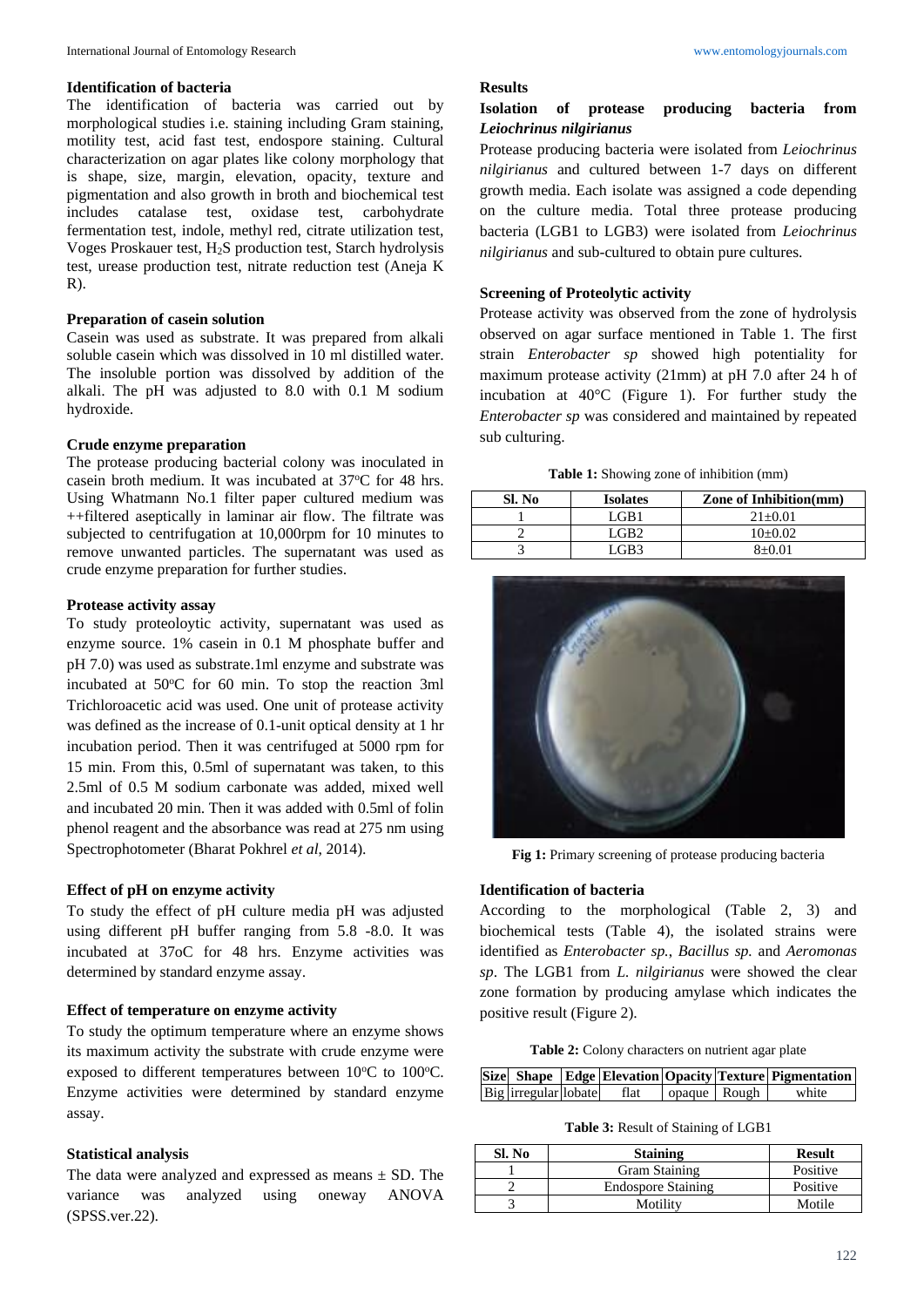**Table 4:** Biochemical characterizations: various biochemical tests

| Sl. No         | <b>Biochemical Test</b>          | <b>Result</b> |
|----------------|----------------------------------|---------------|
|                | <b>Indole Production Test</b>    | Negative      |
| $\mathfrak{D}$ | Methyl red Test                  | Negative      |
| 3              | <b>Voges Proskauer Test</b>      | Positive      |
|                | Citrate utilization Test         | Positive      |
| 5              | H <sub>2</sub> S Production Test | Negative      |
| 6              | Urease Test                      | Positive      |
|                | Catalase Test                    | Positive      |
| 8              | Oxidase Test                     | Negative      |
| 9              | <b>Starch Hydrolysis Test</b>    | Positive      |
| 10             | Nitrate reduction Test           | Positive      |
| 11             | Gas Production from glucose      | Negative      |



**Fig 2:** Starch Hydrolysis Test

#### **Protease activity assay**

Tyrosine standard curve was plotted to measure the enzyme activities of protease. The 0.845 μg/ml of protease produced was estimated and expressed in microgram of tyrosine released under standard assay conditions. Based on the tyrosine released the protease activity (Figure 3).



**Fig 3:** Tyrosine standard curve

#### **Effect of pH on enzyme activity**

To study the effect of pH culture media pH was adjusted using different pH buffer ranging from 5.8 -8.0. It was incubated at 37°C for 48 hrs. Enzyme activities was determined by standard enzyme assay. The maximum activity of enzyme was found at pH 7.4.





**Fig 4:** Effect of pH on Protease activity

#### **Effect of temperature on enzyme activity**

The protease activity is relatively stable in the temperature range 60-70 $\degree$ C and retains 85.2% of its activity at 60 $\degree$ C. In present study the maximum activity was found at  $60^{\circ}$ C.



**Fig 5:** Effect of temperature on protease activity

#### **Discussion**

In the present study three bacterial isolates (*Enterobacter sp.*, *Bacillus sp.* and *Aeromonas sp*) shown proteolytic activity. Out of this, bacterial colony showing maximum proteolytic activity was studied further. The most active protease producer was identified as *Enterobacter sp*. Various physiological factors were studied like effect of pH and temperature. It is Gram positive, motile, catalase positive, spore former indole negative, VP positive, methyl red negative. The pH of the culture strongly affects many enzymatic processes and transport of compounds across the cell membrane. Increase in pH shows increase in enzyme activity. In current study, the maximum activity of protease enzyme in *Leiochrinus nilgirianus*, was found at pH 7.4 (0.07 unit/ml). Maximum activity at alkaline pH 9 was reported by Odu *et al.* (2012)<sup>[5]</sup>. In literature it was shown that the enzyme also gave high activity in the alkaline pH range 6.0-9.0 (Sevine *et al*. 2011) [6] Abebe *et al* (2014) [7] reported optimum pH for protease producer was pH 8-10. The maximum activity of enzyme shows as thermostable and this property can be exploited in detergent application. It also shows better result of washing with detergent (Sidra *et al*. (2006) [8]. In present study the maximum activity of enzyme in *Leiochrinus nilgirianus*, was found at 60°C (0.08 unit/ml). The optimum temperature was  $60^{\circ}$ C as also reported by Sidra *et al*. (2006) [8]. It was found that enzyme activity increases with rise in temperature reaches to maximum at 60°C. Enzyme activity was stable with temperature within range of range of  $40^{\circ}$ C to  $70^{\circ}$ C. Enzymes was also still active at 80°C. In literature, optima